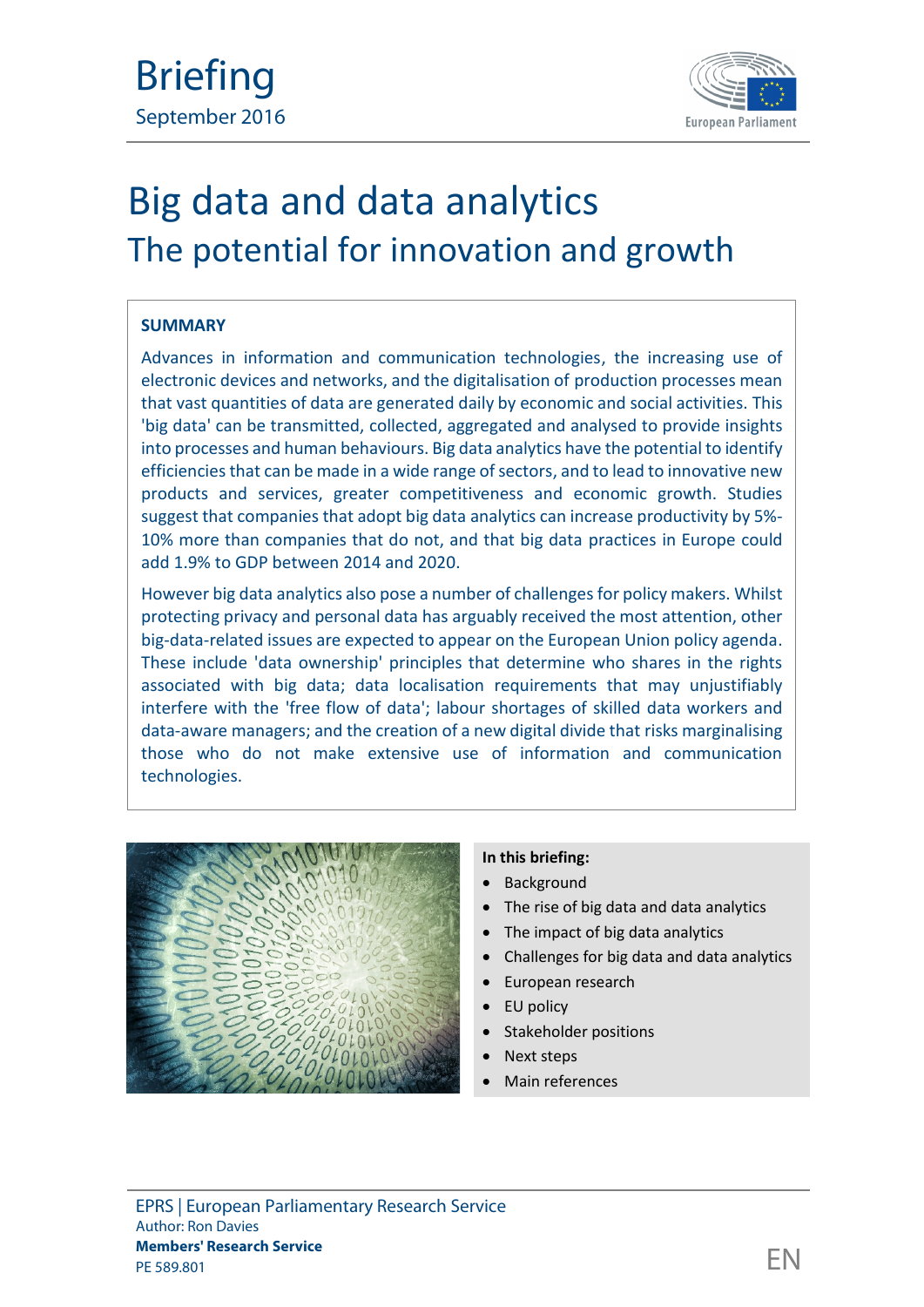# **Background**

The increasing use of electronic devices and networks and the digitalisation of production processes mean that vast quantities of data are generated daily by economic and social activities. According to some [estimates](http://www.emc.com/leadership/digital-universe/2014iview/executive-summary.htm), the amount of data produced worldwide is doubling every two years; it is expected to increase from 4.4 zettabytes (or 4.4 trillion gigabytes) in 2013 to 44 zettabytes in 2020. This 'big data' may be drawn from interactions on the web, online commercial transactions, e-government records, social media, mobile phone records, mobile apps, and sensors in objects linked to the [Internet](http://www.europarl.europa.eu/RegData/etudes/BRIE/2015/557012/EPRS_BRI(2015)557012_EN.pdf)

[of Things](http://www.europarl.europa.eu/RegData/etudes/BRIE/2015/557012/EPRS_BRI(2015)557012_EN.pdf). At the same time, information and communication technologies (ICTs) have been advancing, notably in terms of decreases in storage costs, increases in network capacity, improved analytical tools, and the availability of high performance, on-demand computing through the [cloud](http://www.europarl.europa.eu/RegData/etudes/IDAN/2016/583786/EPRS_IDA(2016)583786_EN.pdf). These advances have made it possible to store, transmit and process large amounts of data more cheaply, quickly and effectively than before.

The data in these large stores, either on their own or in combination with data collected from other sources, can then be processed to identify patterns and extract meaningful relationships. Advances in analytical techniques mean that an increasing number of types of data, even unstructured data such as natural language texts or videos, can now be analysed. The insights gained can then be used to design new products and services, improve production processes, optimise marketing or  $\begin{bmatrix} pa \\ to \end{bmatrix}$ advertising, or produce better decision-making. Whilst big data and data analytics can thus stimulate innovation in the private and public sectors, they also pose challenges that policymakers must address both

**What are big data and data analytics?**

Broadly speaking*, [big data](https://www.techopedia.com/definition/27745/big-data)* refers to data sets so large and complex that they are difficult to process using traditional ICT applications. Most definitions focus on three 'V' words. They describe big data as being large (i.e. they have 'volume'); heterogeneous (i.e. they come from different sources in a 'variety' of different forms including unstructured data such as text and emails); and collected or analysed in near real time (i.e. they exhibit high 'velocity'). Some definitions also emphasise the need for data to be trustworthy (i.e. they must demonstrate 'veracity').

*[Data analytics](https://www.techopedia.com/definition/26418/data-analytics)* refers to the techniques and processes that are applied to data, in particular big data, in order to reveal patterns and correlations. They are used extract, from the raw data, information and knowledge that can be used in making decisions, improving productivity or developing innovations.

to protect citizens and to realise the considerable potential for social and economic development.

### **The rise of big data and data analytics**

Even as the contemporary world becomesincreasingly digital, and data volumes increase, opportunities for exploiting data will grow: the percentage of data that would be useful for analysis will [rise](http://www.emc.com/leadership/digital-universe/2014iview/executive-summary.htm) from 22% to more than 35%. The worldwide market in big-data technology and services is expected to increase at a compound annual growth rate of about [23%](http://www.idc.com/getdoc.jsp?containerId=prUS40560115) between 2014 and 2019, and worldwide revenue for big data and business analytics has been [forecast](http://www.businesswire.com/news/home/20160523005153/en/Worldwide-Big-Data-Business-Analytics-Revenues-Forecast) to increase more than 50% from almost US\$122 billion in 2015 to more than US\$187 billion in 2019. The largest sectors for big data include manufacturing, banking and insurance, government, professional services, telecommunications, health, transport and retail. $1$ 

Europe has been slow to adopt big data compared to the United States. [More than half](https://www.idc.com/getdoc.jsp?containerId=prUS41306516) of worldwide revenue from big data is expected to come from the USA, and only [one in](http://www.euractiv.com/section/digital/news/europes-rude-awakening-to-big-data-politics/) [twenty](http://www.euractiv.com/section/digital/news/europes-rude-awakening-to-big-data-politics/) top big data companies is European. However, in Europe there is an active data market (including information and IT services, as well as companies that sell and buy data)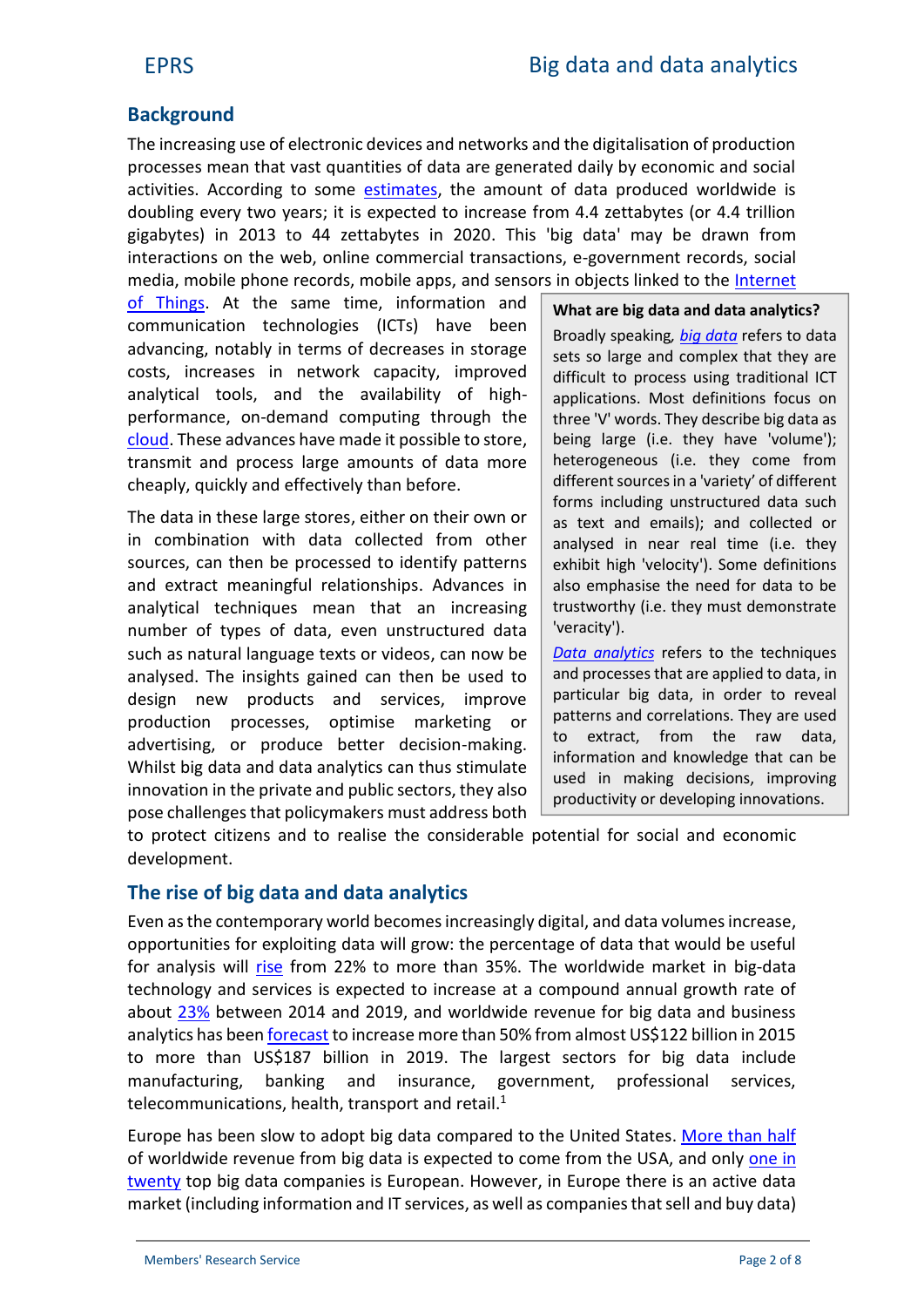that represented almost €55 billion in 2015, and that has been growing about 7% annually.<sup>2</sup> About 70% of that data market is concentrated in five Member States, namely Germany, France, Italy, Spain and the United Kingdom.

# **The impact of big data analytics**

Nine out of ten global business leaders in a 2012 survey believed that data had become a '[new factor of production](http://www.mckinsey.com/business-functions/business-technology/our-insights/big-data-the-next-frontier-for-innovation)', as fundamental to business as physical assets, labour or capital. According to business guru [Michael Porter](https://hbr.org/2015/10/how-smart-connected-products-are-transforming-companies), 'in many businesses, [data] is perhaps becoming the core asset'. About [half](http://iianalytics.com/analytics-resources/advanced-analytics-big-data-adoption-report-2016) of American business decision-makers surveyed in 2015 expected to gain a future competitive advantage for their companies through analysis of large quantities of data.

Although it is difficult to generalise, [studies](http://dx.doi.org/10.1787/9789264229358-en) suggest that companies that embrace datadriven innovation have 5%-10% greater productivity growth than companies that do not. The UK's House of Commons Science and Technology Committee concluded that if more British companies analysed data, UK productivity could increase by 3%. According to one [economic model](http://www.microsoft.com/global/eu/RenderingAssets/pdf/2014 Jan 28 EMEA Big and Open Data Report - Final Report.pdf), applying big-data analytics in the EU between 2014 and 2020 should result in a 1.9% increase in GDP. However the impact of big data is not restricted to the private sector. Full use of data analytics in Europe's 23 largest governments could reduce administrative costs by [15%-20%](http://dx.doi.org/10.1787/9789264229358-en) through greater efficiency, increased tax collection and fewer frauds and errors.

Examples of big data analytics are found in a wide range of sectors:<sup>3</sup>

- In **insurance**, predictive analytics software has been used to identify likely cases of public health insurance fraud before claims are paid, with the result that the programme saved [three times](http://www.whitehouse.gov/sites/default/files/docs/big_data_privacy_report_may_1_2014.pdf) what it cost in just its first year.
- In the **retail** sector, a UK supermarket chain accesses huge data flows through its consumer loyalty cards, processing more than 6 million transactions a day to provide tailored services to consumers.
- In the **transport** area, navigation companies collect billions of traffic measurement points daily; using this data to reduce congestion could result, by 2020, in worldwide savings of US\$500 billion in time and fuel, and 380 megatons of  $CO<sub>2</sub>$  emissions.
- **Utilities** use data analytics to identify overall consumption patterns in order to forecast future demand and adjust prices and production capacities.
- Researchers analysing full **genetic data** from 35 000 people were able to identify a genetic variant related to [schizophrenia](http://www.whitehouse.gov/sites/default/files/docs/big_data_privacy_report_may_1_2014.pdf) that would have been difficult or impossible to pick out of smaller samples.
- Using big data analysis of terabytes of brain image data collected over thirty years by 30 institutions, a [study](https://www.sciencedaily.com/releases/2016/07/160712130229.htm) into the progression of Alzheimer's **disease** was able to map five critical factors in 78 distinct regions of the brain, and identify the first sign of onset.
- Big data analytics can be used to [compleme](http://www1.unece.org/stat/platform/pages/viewpage.action?pageId=77170622)nt the collection and analysis of official **statistics**: road traffic data can provide rapid indicators of the level of economic activity; internet-site prices can provide up-to-date information on inflation; and social media chatter can serve to estimate levels of consumer confidence on a weekly basis.

Despite many examples like these, a number of observers remain sceptical that big data and data analytics can deliver all these promised benefits. Low-quality data, biases in the data or errors in the analysis can all lead to [incorrect or misguided conclusions](https://www.planning.org/planning/2015/apr/datadriven.htm). For example, Google [abandoned](http://www.wired.com/2015/10/can-learn-epic-failure-google-flu-trends/) the attempt to use search data to flag outbreaks of influenza when it discovered that searches for 'flu' from people who had read news stories (not just those suffering from symptoms) could result in significant overestimates of infection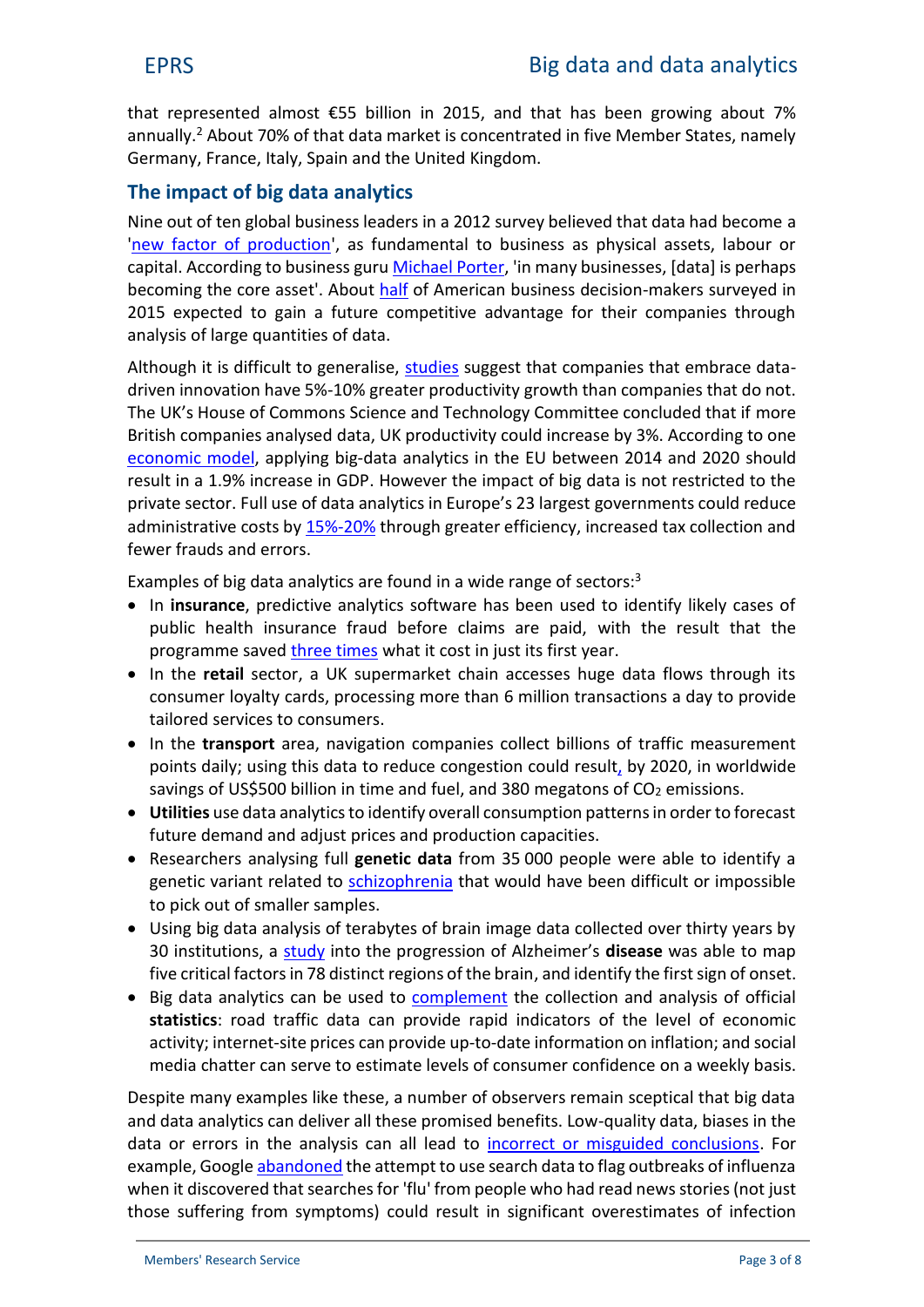rates. [Technical concerns](http://dx.doi.org/10.1080/00343404.2015.1107987) include the potentially limited scope of data, problems of accessing the information, and poor interoperability. Some [observers](http://link.springer.com/article/10.1007/s10842-014-0190-4) argue that data based on online transactions may not be a good model for offline 'real world' behaviour, and that rapid changes in the digital environment may mean that predictions based on past data are unreliable guides to future behaviour. [Others](http://bruegel.org/events/competing-with-big-data/) believe that analytics will provide a sustainable competitive advantage to companies only if the [data](http://bruegel.org/wp-content/uploads/2016/04/Lambrecht-and-Tucker-Big-Data-Bruegel-Event-Presentation.pdf) is inimitable, rare, valuable, exploitable and non-substitutable (conditions which big data may not, in many cases, fulfil).

# **Challenges for big data and data analytics**

Big data raises a number of issues for public policy makers. These include questions about how the value of data should be determined to establish economic statistics or calculate tax, or whether the lack of standardisation in big-data formats will create anti competitive situations and reduce consumer value. However, sources generally agree that the main policy issues related to big data analytics are privacy and personal data protection, data ownership, barriers to the free flow of data, skills gaps in labour markets and an emerging new digital divide.

#### **Privacy and personal data protection**

The 2016 [General Data Protection Regulation](http://eur-lex.europa.eu/legal-content/EN/TXT/?uri=CELEX:32016R0679) (GDPR), which will apply from 2018, has [reinforced](http://www.eprs.sso.ep.parl.union.eu/lis/lisrep/09-Briefings/2016/EPRS-AaG-580908-Data-protection-reform-package-FINAL.pdf) EU data protection standards, considered by the European Commission to be the highest in the world. Data subjects must agree to data collection and consent to the purpose for which the data is used. Whilst restrictions on the flow of personal data within the EU are banned, there must be adequate protection measures in place before personal data can move outside Europe's borders.

#### **Open data**

'Open data' describes data which is public, accessible at no or low cost and which can be reused or redistributed freely. The category overlaps with that of big data: not all open datasets are big (e.g. data for a small research study), and not all big data is open (e.g. online transactions of millions of clients of a commercial online platform). However large quantities of open data can be analysed in the same way as big data sources, or used to enrich other big data (even private data) to provide new insights.

Much open data comes from government bodies, where the main cost of collecting the data has already been assumed, as well as from publicly funded scientific research. While releasing open data forgoes possible revenues from selling data in a data market, the potential benefits to society are commonly considered to be more important. The EU's [Public Sector](http://eur-lex.europa.eu/legal-content/en/TXT/?uri=CELEX:02003L0098-20130717) [Information \(PSI\) Directive](http://eur-lex.europa.eu/legal-content/en/TXT/?uri=CELEX:02003L0098-20130717) of 2003, as amended in 2013, sets out minimum [rules](http://www.eprs.sso.ep.parl.union.eu/lis/lisrep/09-Briefings/2013/130553REV1-Re-use-of-public-sector-information-FINAL.pdf) in regard to open data.

A [large proportion](http://www.publications.parliament.uk/pa/cm201516/cmselect/cmsctech/468/468.pdf) of big data is not personal (e.g. weather information, satellite imaging, operational machine data); however some big data may include elements that link directly to a person (e.g. name, address, card or phone numbers) and hence be considered personal data. Even when this data has been aggregated and 'pseudonymised<sup>14</sup> to remove explicit identifiers, analytical techniques applied to very large data sets make it technically possible to 're-identify' a person a large percentage of the time.<sup>5</sup> The danger is that the use of this personal big data can lead to [surveillance](http://www.eprs.sso.ep.parl.union.eu/lis/lisrep/13-EPRS-publications/STOA_527409_STUD_Mass_Surveillance_Part1.pdf), unwanted disclosure of private information and discriminatory profiling. Maintaining privacy depends on appropriate security measures to protect the big data sources and the commitment of the data curators (including third parties to whom data may be transferred) to ensure misuse does not happen. It should be noted, however, that [some](http://www.slate.com/articles/technology/future_tense/2014/11/big_data_underground_railroad_history_says_unfettered_collection_of_data.single.html) have argued that legal measures to ensure privacy cannot be relied upon to prevent post collection misuse.

The European Commission argues that the high standards set in the GDPR act as a competitive advantage for European businesses, in as much as they foster trust on the part of citizens who are consequently more willing to share data. Other observers,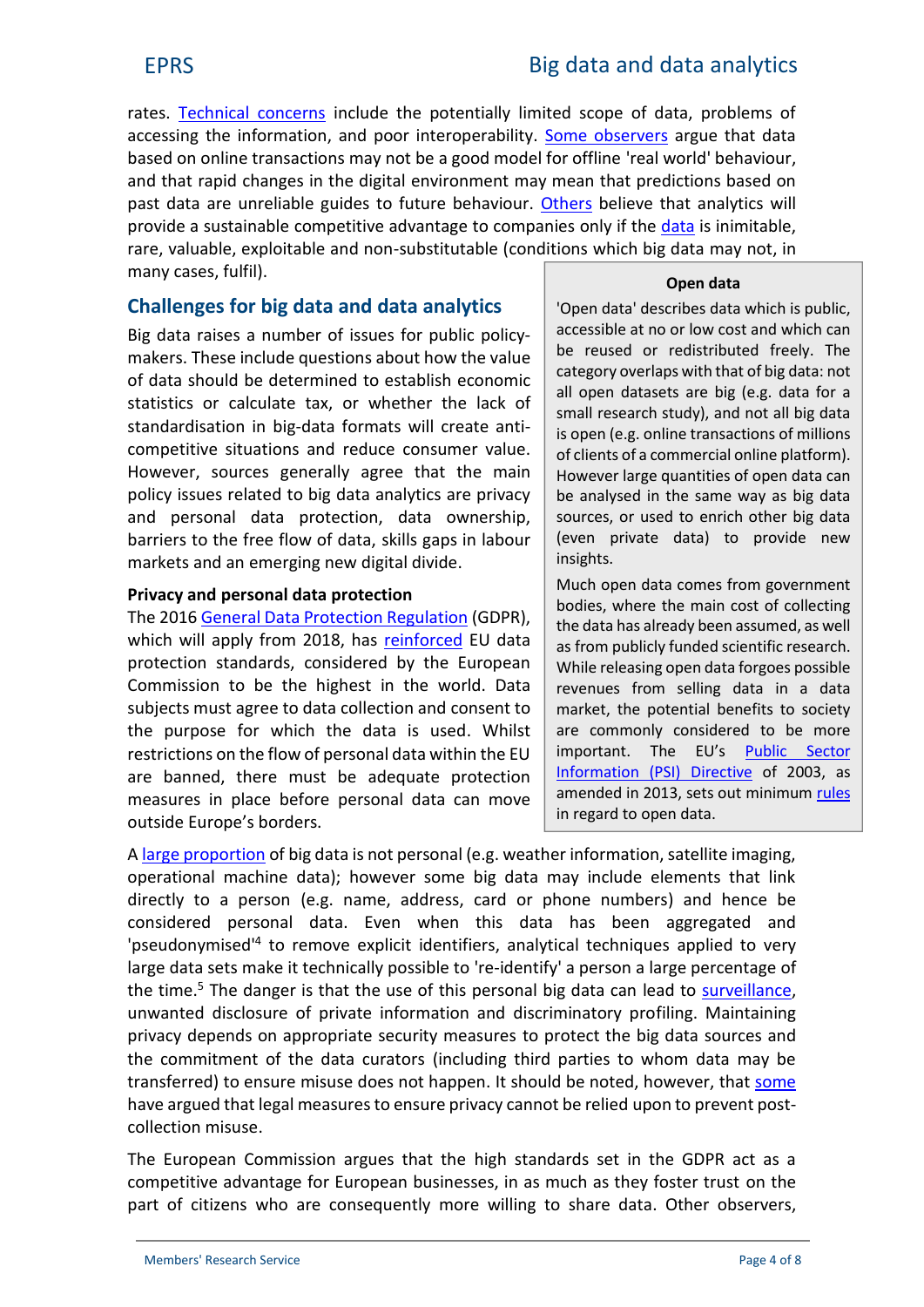however, believe that European companies are [losing out](https://www.siliconrepublic.com/machines/big-data-data-management-supercomputer) in the application of big data to American firms because of stricter regulation, and that strong privacy rights for citizens in terms of personal data may in fact prevent the realisation of the potential benefits from big data, as costs will outweigh efficiency gains.<sup>6</sup> Restrictions on the use of personal data – to a specific purpose, context or for a limited period – could be problematic if they are interpreted strictly, since the benefits of big data may come from unanticipated uses long after the original purpose has been served, and 'public interest' exceptions are limited. Other observers have noted that notions of privacy change from one generation to another: achieving the right trade-offs between privacy/security and innovation/ convenience may require a better understanding of privacy in the digital world.<sup>7</sup>

#### **Data ownership**

'Ownership' is considered by a number of [observers](http://dx.doi.org/10.1787/9789264229358-en) to be an overly simple or impractical concept in relation to big data. Big data does not have one owner, but typically comes with a complex set of rights and privileges associated with different stakeholders. For example, large quantities of technical data are generated in a 'smart car' but what rights to that data accrue to the owner of the car, the driver, the dealer that sold the car or the automobile manufacturer? Providing guidelines and model arrangements could increase legal certainty for businesses, simplify the conclusion of contracts, and facilitate the use of big data to improve outcomes. On the other hand, complex regulations that hinder companies from buying, selling or exchanging data could have a negative effect on applying big data to solve real world problems.

Ownership and rights also need to be seen in the framework of innovation and competition policies (e.g. abuse of dominant position and risks of consumer lock-ins) and against the background of data flows in the single market. The Belgian [secretary of state](http://www.demorgen.be/wetenschap/verkoopt-de-overheid-straks-uw-privegegevens-aan-farmabedrijven-b4c43d66/) [for privacy](http://www.demorgen.be/wetenschap/verkoopt-de-overheid-straks-uw-privegegevens-aan-farmabedrijven-b4c43d66/) recently argued that governments should be free to sell anonymised patient data to pharmaceutical companies, as long as patients can see what has been done with their data and they end up benefiting from the resulting reduced costs and innovative medicines.

### **Data localisation and barriers to the free flow of data**

Data localisation refers to requirements to store and process data within a set of geographic boundaries. Governments may adopt data localisation measures to safeguard data privacy or to promote local digital industry.<sup>8</sup> The General Data Protection Regulation prohibits data localisation measures for personal data inside the borders of the EU, but bans the export of personal data outside the EU unless it is protected by comparable measures abroad. However data localisation can apply to non-personal data, including both inherently non-personal data such as climate information, and data that has been aggregated or pseudonymised. For example, [plans](https://www.insideprivacy.com/cloud-computing/germanys-criteria-for-federal-use-of-cloud-services/) for a consolidated German federal IT infrastructure (the *Bundescloud*) indicate that any protected information, such as business secrets, must be exclusively processed in Germany. Data localisation can also result from regulations on the handling of data that act as barriers to the free flow of data, such as requirements to obtain the consent of data subjects, the rights of subjects to review data for accuracy, and legal obligations to notify security breaches. Indeed some stakeholders have seen data localisation not as a policy yielding concrete results but rather as a way of increasing pressure on other nations to increase their own data protection measures.<sup>9</sup>

Nevertheless, data localisation policies are generally considered to run counter to the design of the internet, to decrease information security by concentrating storage in one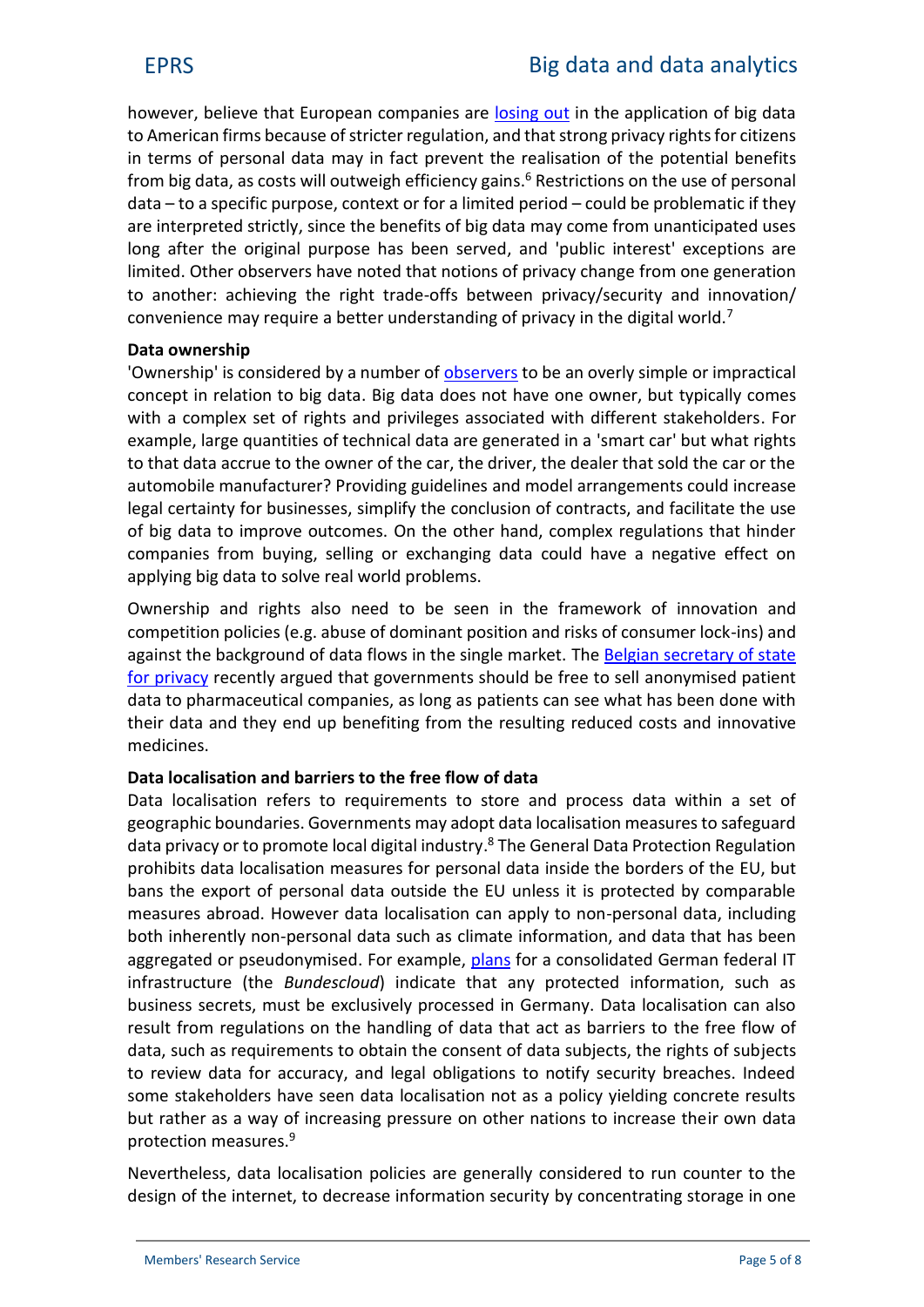place, and to increase costs for local businesses due to loss of scale, while only offering a limited incentive to local development. They also run counter to liberal trade measures, since data constitutes a significant part of international trade in goods and services. The total effect of regulatory barriers to the free flow of data in the EU is considered by [some](http://www.ecipe.org/app/uploads/2014/12/OCC32014__1.pdf) [economists](http://www.ecipe.org/app/uploads/2014/12/OCC32014__1.pdf) to have a negative impact on growth of between 0.4% and 1.1% of GDP.

#### **The labour market and skills gaps**

IDC estimates that in the EU, there are 6 million data workers who collect, store, manage or analyse data as their primary activity, representing about 3% of the workforce.<sup>10</sup> In IDC's baseline forecast for the future, by 2020 there will be some 7.1 million data workers, a cumulative 4.2% increase over 2015. Nevertheless, there is a significant mismatch between the demand and supply of data workers as almost 400 000 jobs go unfilled.

To support the right mix of skills and competence for data scientists, the [OECD](http://dx.doi.org/10.1787/9789264229358-en) believes that further investments in both education and workplace training are needed in areas such as mathematics, statistics, computer science and data-intensive scientific fields such as experimental physics, molecular biology and bioinformatics. Other [observers](https://www.microsoft.com/global/eu/RenderingAssets/pdf/2014 Jan 28 EMEA Big and Open Data Report - Final Report.pdf) emphasise that, to make best use of big data, [diverse skills](http://ec.europa.eu/newsroom/dae/document.cfm?action=display&doc_id=8908) are needed, not just for data scientists, but also for managers who can combine quantitative training with an understanding of human behaviour and social systems in order to apply the insights that big data analytics can provide. In addition to the 2016 [New Skills Agenda](http://europa.eu/rapid/press-release_IP-16-2039_en.htm) and its Digital Skills and Jobs Coalition which target digital skills, the EU is helping to fund a **[European](https://edsa-project.eu/)** [Data Science Academy](https://edsa-project.eu/) to support data science training and education.

#### **A 'data divide'**

Some [observers](http://www2.datainnovation.org/2014-data-poverty.pdf) also believe that we are witnessing the beginning of a new digital divide. Citizens may not regularly use ICTs (either directly or indirectly through the use of 'smart' devices which they may find expensive) to communicate with others, purchase products, monitor their health or manage their homes. These people will not have data about their communications, purchasing patterns, health or behaviours collected and analysed. As a result of this 'data poverty', groups of citizens may increasingly find their voices and values under-represented when it comes to designing new products or services or to developing government policies. To achieve a balance that reflects all of society and that bridges this 'data divide', governments need to ensure that data collection extends to hard-to-reach communities, that educational programmes promote digital literacy, and that technology support is considered in community funding.

### **European research**

The EU has earmarked more than [€500 million](http://europa.eu/rapid/press-release_IP-14-1129_en.htm) from the Horizon 2020 research framework programme for big data research over a five year period (2016-2020). These funds will be leveraged by investments of private firms (including small and medium-sized enterprises) participating in a contractual public-private partnership (cPPP) to reach a total of approximately [€2 billion](https://www.youtube.com/watch?v=30XoJfUC3Bc) in research funds. [Five research calls](http://ec.europa.eu/research/participants/data/ref/h2020/wp/2016_2017/main/h2020-wp1617-leit-ict_en.pdf) specifically dealing with big data were launched for the 2016-2017 period. These focus on fostering the exchange and integration of data across sectors, producing pilot actions in data-intensive sectors, improving fundamental data technologies and architectures, and improving the education of data professionals. In addition, the Picasso project, set up in 2016 to encourage cooperation between the EU and the USA in ICTs, has created a [Big Data Expert](http://www.picasso-project.eu/expert-groups/big-data-expert-group/) [Group](http://www.picasso-project.eu/expert-groups/big-data-expert-group/) that will analyse the status of big data in Europe, the USA and around the world and identify opportunities for future collaboration between the EU and the USA.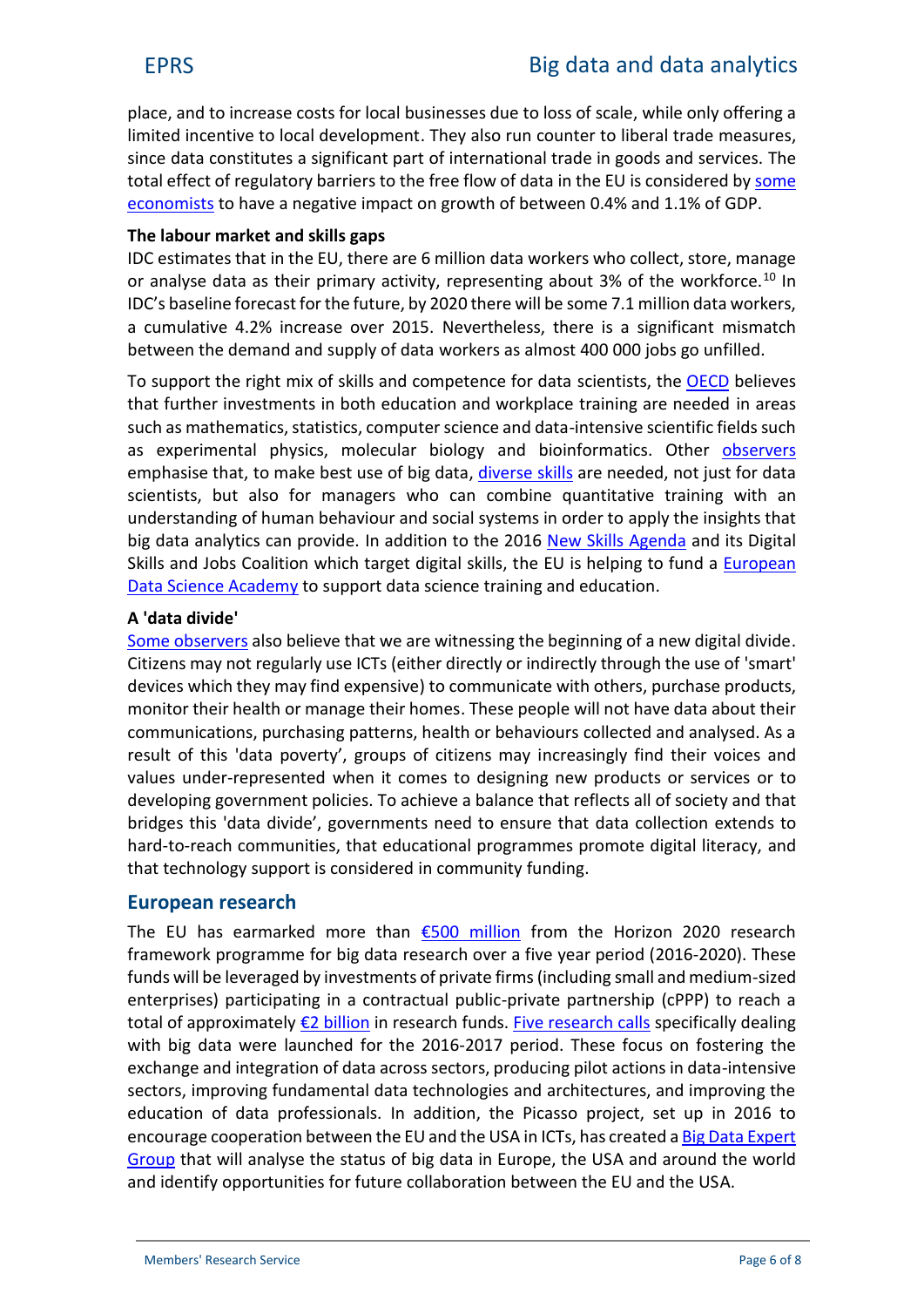# **EU policy**

In October 2013**, the European Council** [described](http://www.consilium.europa.eu/uedocs/cms_data/docs/pressdata/en/ec/139197.pdf) big data as 'an important enabling technology for productivity and better services', and called for the right framework to create a single market for big data, including a network of national digital coordinators from the Member States.<sup>11</sup>

In 2014 the **European Commission** set out its initial approach towards [a data-driven](http://eur-lex.europa.eu/legal-content/EN/TXT/?uri=CELEX:52014DC0442) [economy](http://eur-lex.europa.eu/legal-content/EN/TXT/?uri=CELEX:52014DC0442), including measures to monitor the European data market. In its 2015 communication on the [Digital Single Market](http://eur-lex.europa.eu/legal-content/EN/TXT/PDF/?uri=CELEX:52015DC0192&from=EN), the European Commission highlighted the potential of big data to maximise growth and stimulate competitiveness. While stressing investment in ICT infrastructure and technologies in order to maximise the growth potential of the digital economy, the Commission admitted that restrictions on data location, doubts about conditions for data re-use, and barriers to data portability contribute to market fragmentation.

In 2014, the **Article 29 Data Protection Working Party**, an EU advisory body, expressed some scepticism concerning the real value of big data, while asserting that EU data protection principles were still [applicable](http://ec.europa.eu/justice/data-protection/article-29/documentation/opinion-recommendation/files/2014/wp221_en.pdf). In 2015, the **European Data Protection Supervisor**, an independent EU authority, recognised the tension between innovation and [protecting](https://secure.edps.europa.eu/EDPSWEB/webdav/site/mySite/shared/Documents/Consultation/Opinions/2015/15-11-19_Big_Data_EN.pdf) rights but stressed the need for user control, transparency and accountability in big data use.

The **European Parliament**, in a 2015 [resolution](http://www.europarl.europa.eu/sides/getDoc.do?type=TA&language=EN&reference=P8-TA-2016-0089) in response to the Commission's 2014 communication, affirmed that the creation of a data-driven economy lay at the heart of the single market and welcomed a proposal on the free flow of data. In considering the Digital Single Market in 2016, Parliament [called](http://www.europarl.europa.eu/sides/getDoc.do?type=TA&language=EN&reference=P8-TA-2016-0009) on the Commission to carry out a review on big data, and reiterated its call for a free flow of data initiative that would clarify rules on use and ownership of data, data localisation and data portability.

### **Stakeholder positions**

**EDRi**, a digital rights advocacy group, [argues](https://edri.org/files/paper06_datap.pdf) that big data which can be combined with other data sources has fundamentally changed the nature of personal data. **BEUC**, the European consumer association, is anxious that issues of [data flows](http://www.beuc.eu/publications/beuc-x-2015-073_factsheet_data_flows_in_ttip.pdf) and data localisation between the EU and third countries like the USA are discussed [outside](http://www.beuc.eu/publications/beuc-x-2016-058_mgo_us_demands_in_ttip_and_tisa-data_localisation_policies_for_financial_services.pdf) the context of trade negotiations, so as to avoid any risk of weakening consumers' rights to privacy. On the other hand, **BusinessEurope**, which represents European business federations, [believes](https://www.businesseurope.eu/publications/eu-industrial-digitalisation-strategy-just-time-act-now) that a 'free flow of data' initiative is needed to prevent obligations to store data in a specific country hindering business operations, and that Europe needs to [invest](https://www.businesseurope.eu/sites/buseur/files/media/imported/2015-00372-E.pdf) in developing skills such as data analysis. **DigitalEurope**, an association representing the digital technology industry, [believes](http://www.digitaleurope.org/DesktopModules/Bring2mind/DMX/Download.aspx?Command=Core_Download&entryID=2162&PortalId=0&TabId=353) that big data presents enterprises with opportunities to improve performance, develop new business models and improve products and services. However they hold that the GDPR did not provide a [harmonised approach](http://www.digitaleurope.org/DesktopModules/Bring2mind/DMX/Download.aspx?Command=Core_Download&entryID=2135&PortalId=0&TabId=353) to data but instead introduced new restrictions, rather than incentives, for big data applications.

#### **Next steps**

The European Commission has [indicated](https://ec.europa.eu/digital-single-market/en/digitising-european-industry) that it plans to tackle unjustified restrictions on the free movement of data within the EU, including issues of data ownership, interoperability, usability and access. Although some [observers](http://brussels.ftistratcomm.com/wp-content/uploads/sites/5/2016/05/Snapshot-9-16-The-State-of-the-EUs-Digital-Single-Market-Project.pdf) have difficulty in imagining how all these different aspects can be dealt with in a general legal text, an initiative from the Commission is expected in November 2016.